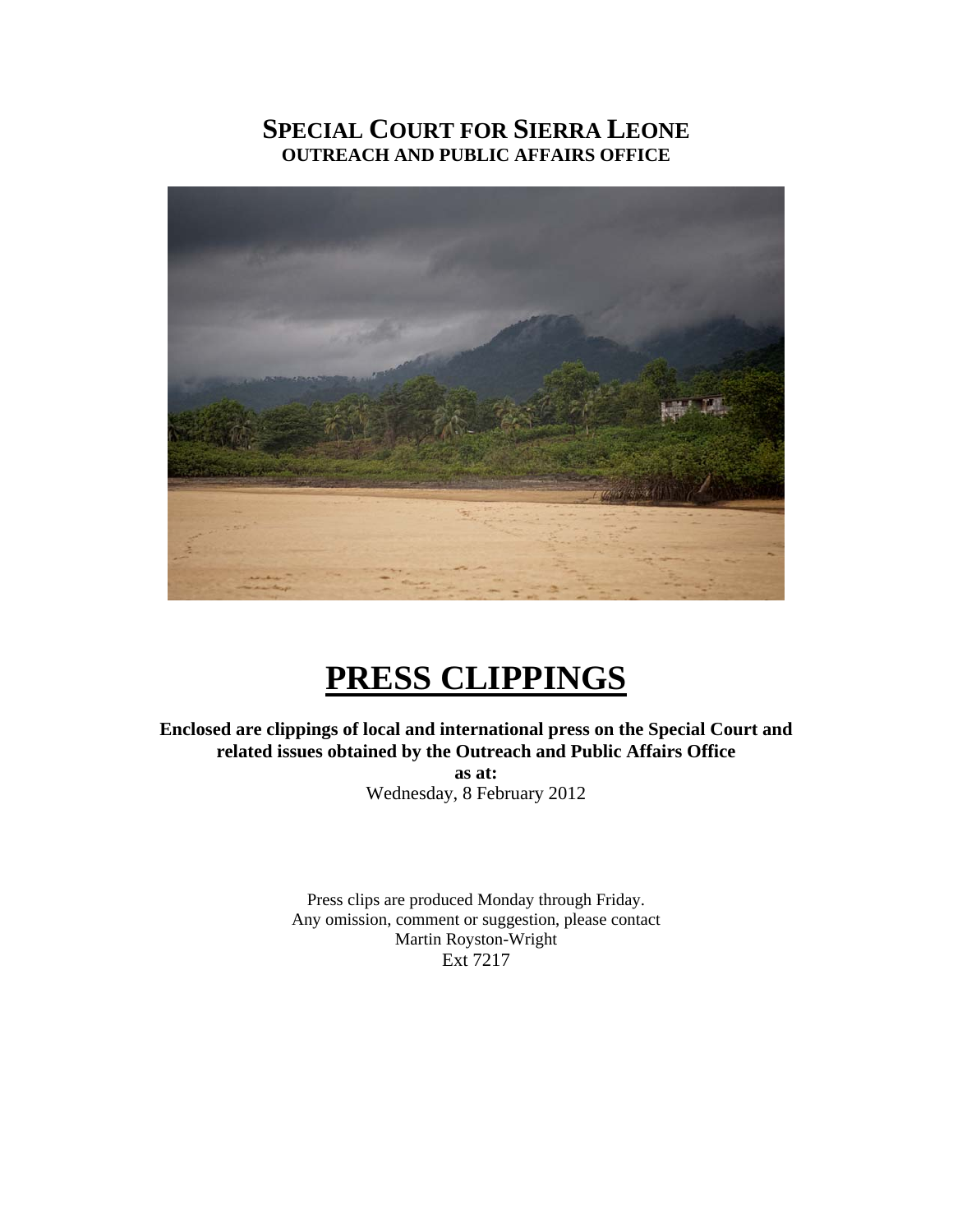| <b>International News</b>                                         |           |
|-------------------------------------------------------------------|-----------|
| Charles Taylor Wants to Re-open Defence / The Jurist              | Page 3    |
| STL Hopes to Finish Work Within 3 years: Youssef / The Daily Star | Pages 4-5 |
| Khmer Rouge Chief Jailer Gets Life in Prison / Associated Press   | Pages 6-7 |
| The other 'Killing Fields' Trial Continues / UPI News             | Pages 8-9 |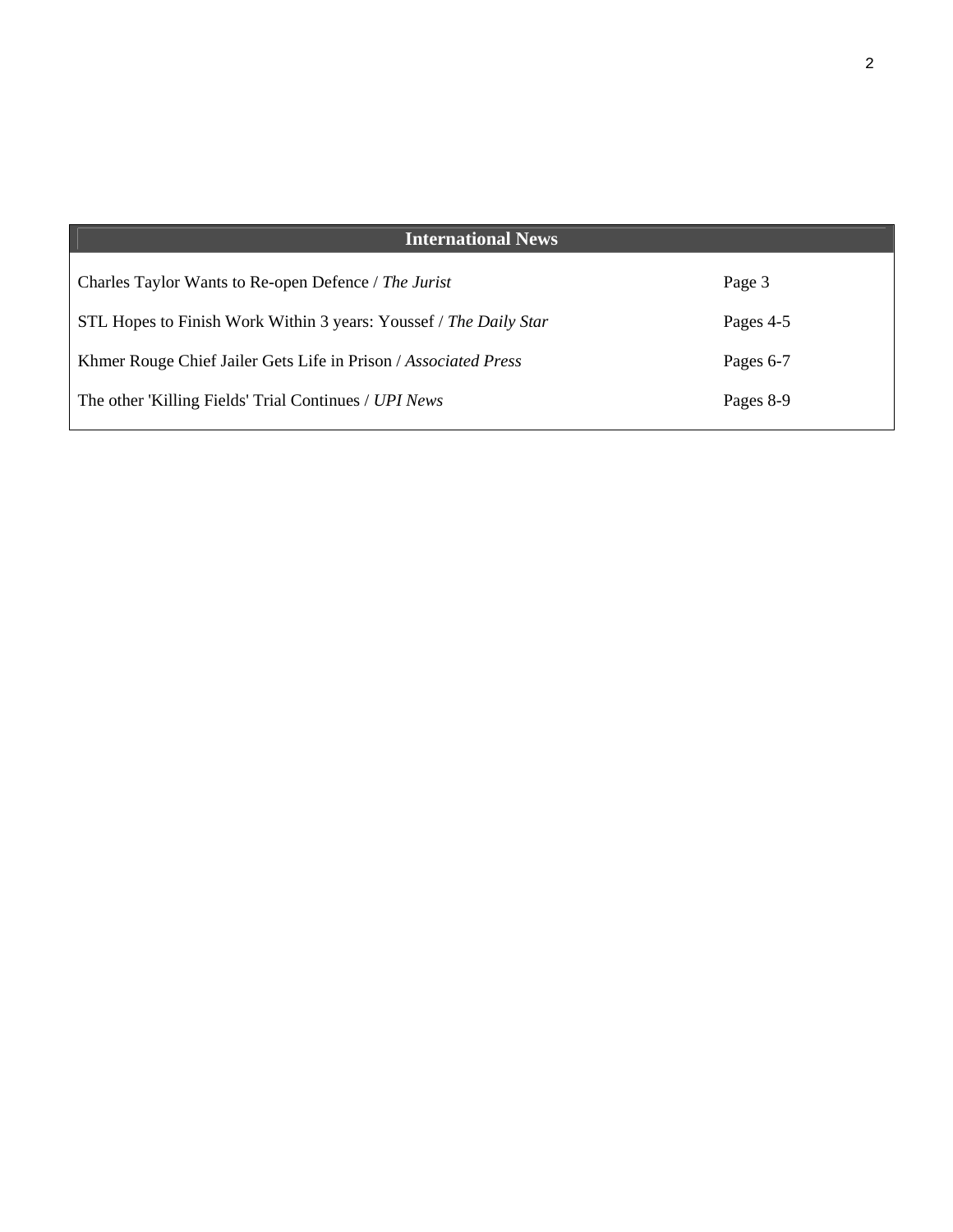# The Jurist Tuesday, 7 February 2012

## **Charles Taylor wants to re-open defence**

Amsterdam - Lawyers for former Liberian president Charles Taylor have asked a UN-backed war crimes court for permission to re-open their defence case, saying a recently published Security Council report could help clear him of charges he sent fighters to commit atrocities in Sierra Leone's civil war.

In the request released on Wednesday by the Special Court for Sierra Leone, Taylor's lawyers seek to introduce into evidence about 20 pages of a UN panel of experts report on Liberia that discusses the activities of mercenaries.

Taylor's lawyers say the report supports their claim that Liberian fighters were able to cross into neighbouring countries to fight for personal gain "rather than in furtherance of a sweeping joint criminal enterprise" led by Taylor.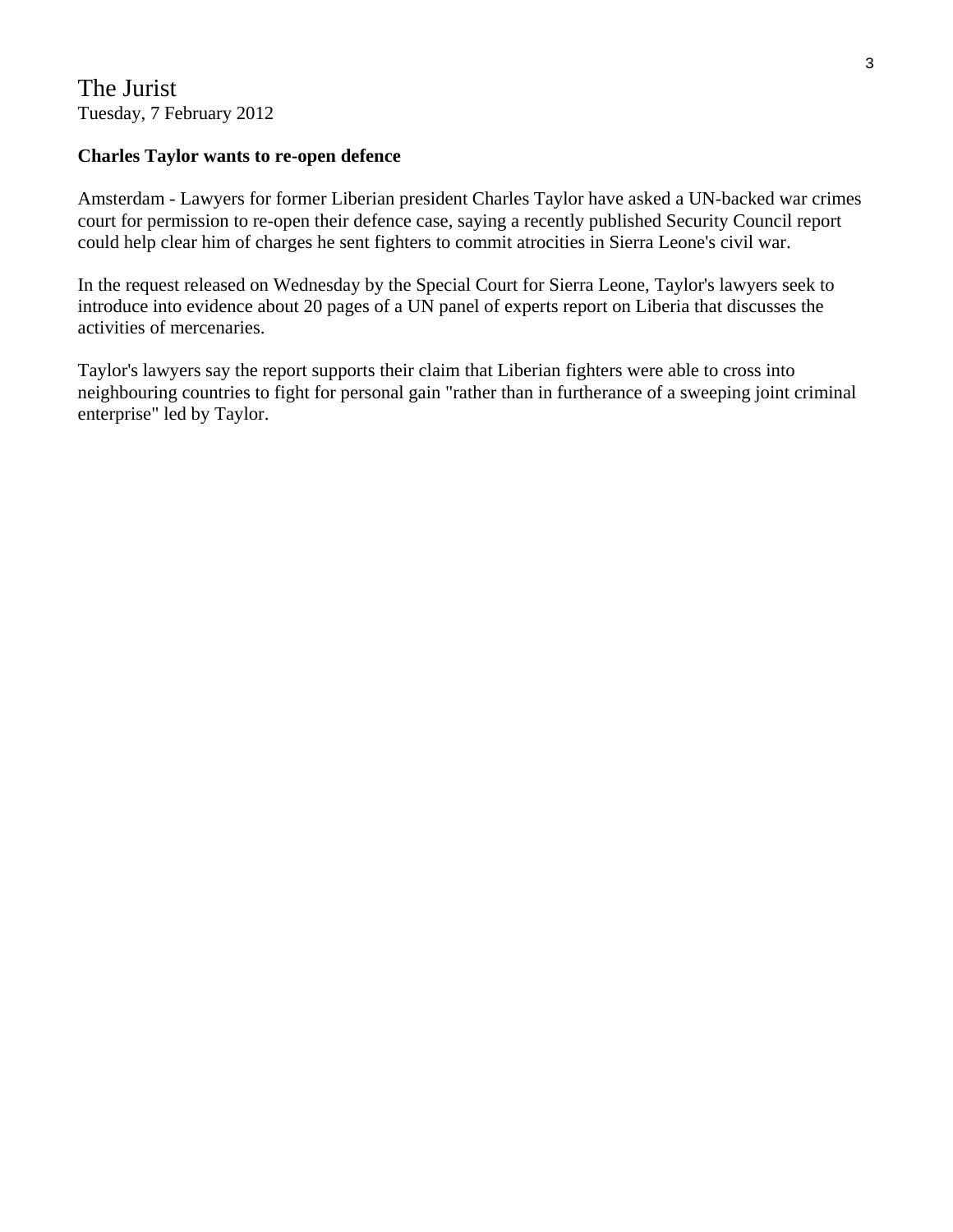# The Daily Star (Lebanon)

Tuesday, 7 February 2012

#### **STL hopes to finish work within 3 years: Youssef**

#### By [Willow Osgood](http://www.dailystar.com.lb/Willow-Osgood.ashx), [Thomas El-Basha](http://www.dailystar.com.lb/Thomas-El-Basha.ashx)



*Youssef said timing comes second in importance to the fairness of the trial.* 

BEIRUT: The Special Tribunal for Lebanon spokesperson said Monday that the court hopes to complete its mission within the next three years, and asked the Lebanese public to withhold judgment of the tribunal until the defense has its say.

"International justice takes time ... our hope is that we can complete our mandate in the second round of renewal [of the court's mandate]. Assuming we get three years [for the second mandate], we're hoping that we'll be able to finish trial and appeal in those three years," Marten Youssef told The Daily Star in a wide-ranging interview.

United Nations Secretary-General Ban Ki-moon said last month that if the work of the tribunal is not completed by Feb. 29, its mandate is to be extended automatically.

Youssef noted, however, that the pace of the trial comes second.

"The most important thing, the pillar for us, is fairness of trial. And then, after that, it's timing. Timing comes after fairness of trial."

Youssef added that if one of the accused is apprehended when the trial is under way, he has the right to request a retrial, which could extend proceedings.

Last week, the STL decided to try in absentia four members of Hezbollah who were indicted last June in the 2005 assassination of former Prime Minister Rafik Hariri. If the accused come forward or are apprehended after the trial begins or after a conviction, they may request a new trial, accept the verdict but request a hearing on the sentence or accept both the verdict and the sentence.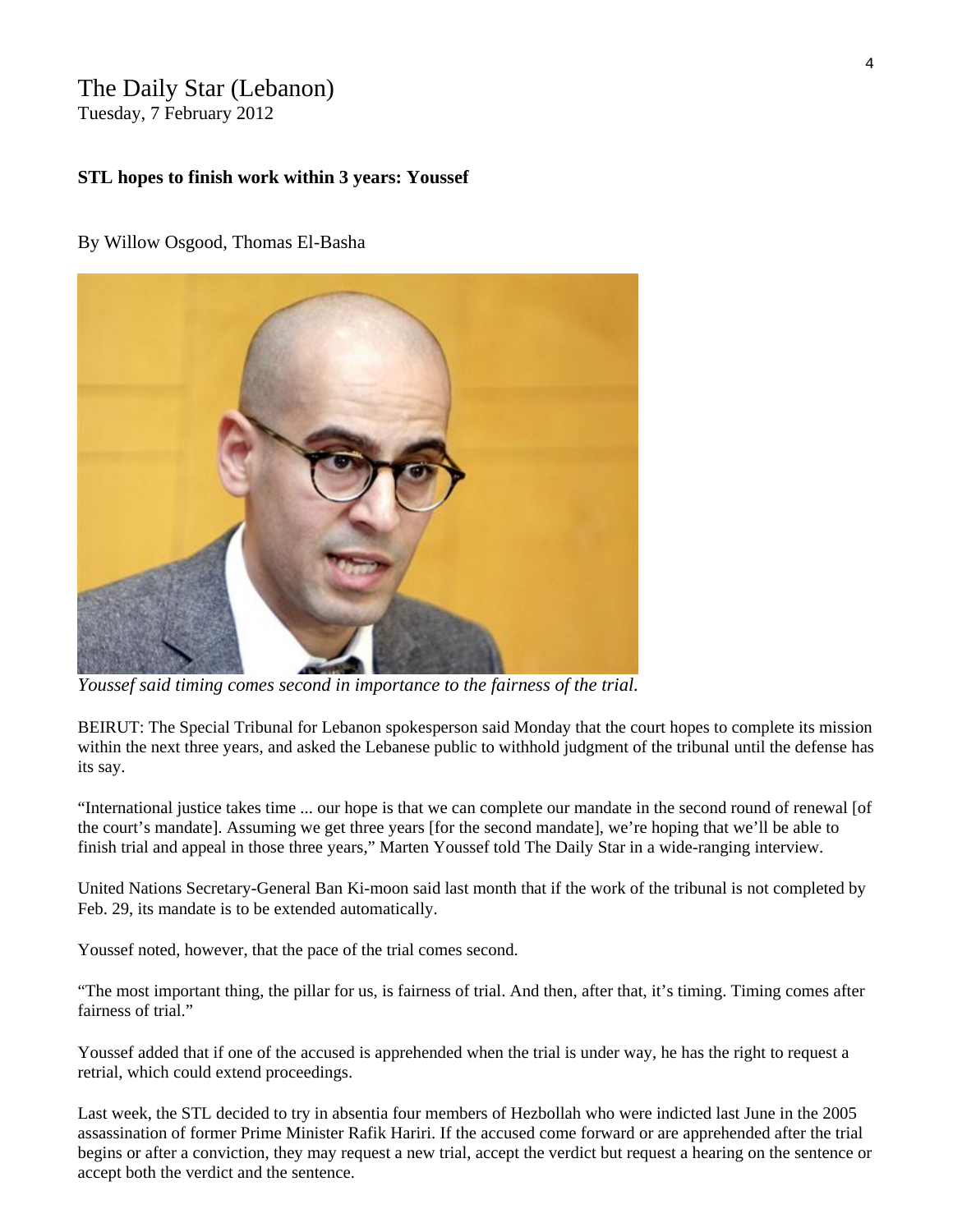On criticism of the politically divisive court, Youssef urged the Lebanese public to wait for the defense to present its case before judging its fairness.

Hezbollah and its allies have described the court as Western tool targeting the resistance, while others maintain that it is the only way to end impunity and ensure justice.

"What I do tell some of the Lebanese is: Let's wait. So far we have only heard from the prosecution. Let's hear what the defense has to say," he said. "The court's legacy will not be remembered by the allegations by the prosecution or the allegations of the defense, it will be judged by the fairness of the trial."

According to Youssef, the court would prefer that the accused participate in proceedings but stressed that it has measures, including an independent Defense Office, to ensure that the rights of the accused are protected.

"If you look at the amount of ... responsibility and duty given to the defense counsel, it's actually quite unique. They're able to present other scenarios [than those presented by the prosecution], they're able to challenge evidence and to summon witnesses ... There's an agreement that the Defense Office has with the Lebanese government to assist the defense counsel in their investigation."

Among the scenarios put forward by the court's detractors, Hezbollah has claimed Israeli involvement in the attack that killed Hariri and 21 others.

In addition to the independent Defense Office, the spokesperson highlighted the court's use of Lebanese law, which allows for in absentia trial, as a measure that ensures a fair trial.

In response to criticism of the STL's establishment, Youssef said the court was founded by a Security Council resolution at the request of Lebanese officials, but the court's rules provide even for challenging this basis.

"The defense will get the opportunity during the preliminary motions to challenge the jurisdiction of the tribunal. This is very fair and within their right to do," he said.

Following the decision to move to trial, the prosecution is required to disclose to the defense attorneys information supporting the indictment within 30 days. The defense will have an additional 30 days to file preliminary motions after which the pretrial judge will set a tentative trial start date, allowing appropriate time for the defense attorneys to conduct their investigation.

On recent media reports that Prosecutor Daniel Bellemare was preparing to submit a second indictment in the case before the end of February, Youssef emphasized the autonomy of the court's bodies, including the Office of the Prosecutor.

"When the prosecutor feels he has enough evidence to submit to the pretrial judge, he'll submit it. It's his prerogative to decide when and if to submit and for the pretrial judge to decide. The four organs [of the court] operate with autonomy and independence," he said.

"The prosecution has said before that their investigation is ongoing. This is not a secret," he added.

Bellemare announced last December that, for health reasons, he would not seek to be appointed as prosecutor during the court's second mandate. Youssef said that efforts to appoint Bellemare's successor were "under way."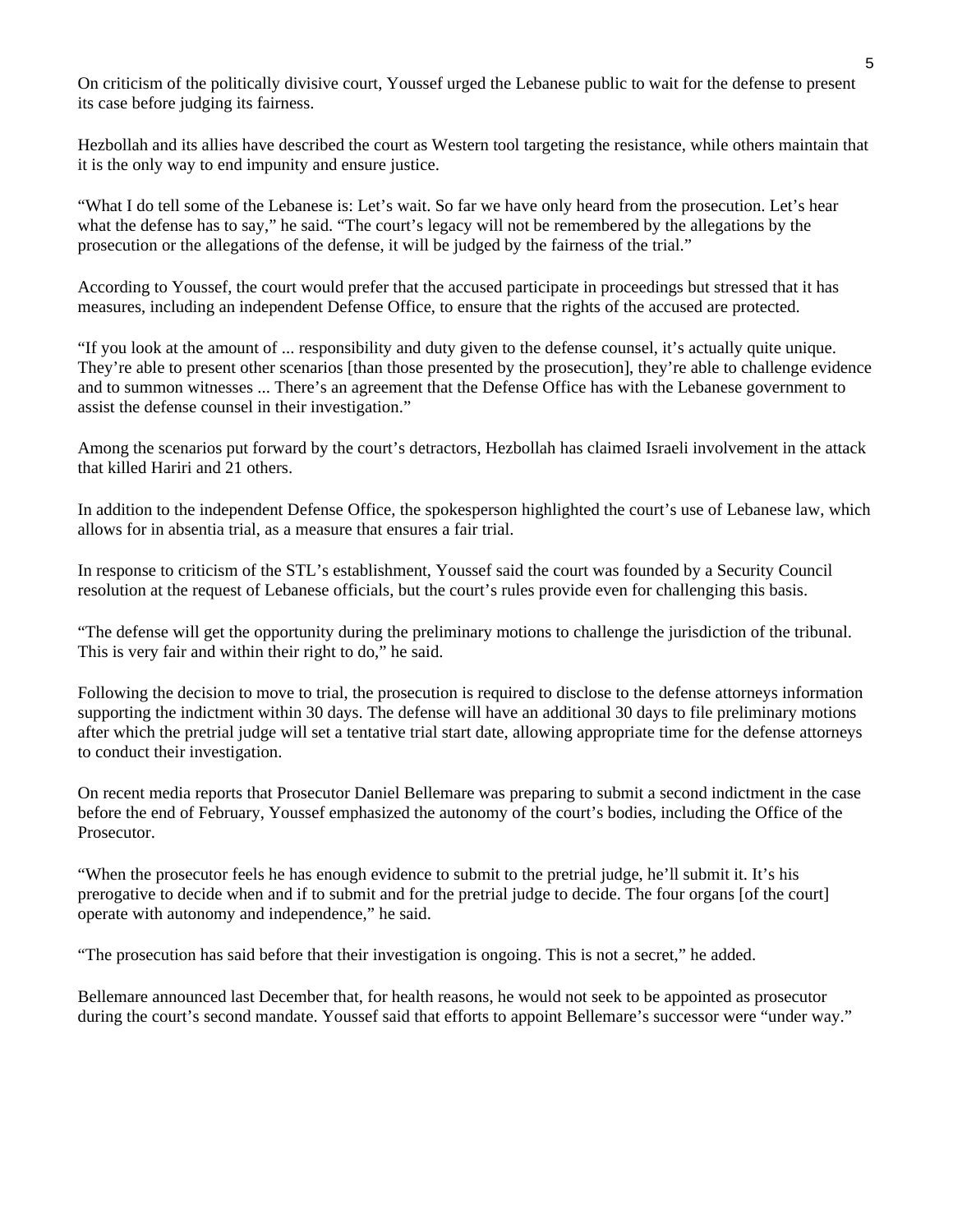## Associated Press Monday, 6 February 2012

#### **Khmer Rouge chief jailer gets life in prison**

A U.N.-backed tribunal's Supreme Court lengthened the sentence for the Khmer Rouge's chief jailer to life imprisonment on Friday because of his "shocking and heinous" crimes against the Cambodian people.



*In this photo released by the Extraordinary Chambers in the Courts of Cambodia, former Khmer Rouge S-21 prison commander Kaing Guek Eav, also known as Duch, sits in the courtroom for a session of U.N.-backed tribunal in Phnom Penh, Cambodia, as the court gives verdict on appeal filed by Duch against his conviction Friday, Feb. 3, 2012. Duch was sentenced last July to 35 years in prison for war crimes and crimes against humanity during the "killing fields" regime of the 1970s. EDITORIAL USE ONLY Photo: Extraordinary Chambers In The Courts Of Cambodia, Nhet Sok Heng / AP* 

The surprise ruling increased a lower court's 19-year sentence for Kaing Guek Eav, known as Duch. Prosecutors had appealed the sentence as too lenient, and outraged survivors had feared the man who oversaw the torture and killing of thousands could one day walk free.

Duch was the first defendant to be tried by the tribunal. He was commander of Phnom Penh's top-secret Tuol Sleng prison, code-named S-21. He admitted to overseeing the torture of his prisoners before sending them for execution at the "killing fields."

A coalition of 23 local civic groups, the Cambodian Human Rights Action Committee, welcomed Friday's decision and said Duch's victims had finally received justice.

In July 2010, the tribunal's lower court convicted Duch (pronounced DOIK) of war crimes, crimes against humanity, torture and murder.

He was sentenced to 35 years in prison but had 16 years shaved off for time served and other technicalities. The sentence was appealed both by prosecutors, who called for life imprisonment, and by Duch, who argued it was too harsh because he was merely following orders.

Judge Kong Srim, president of the Supreme Court Chamber, said Friday that the upper court felt the penalty should be more severe because the former jailer was responsible for the brutal deaths of so many.

"The crimes of Kaing Guek Eav were of a particularly shocking and heinous character based on the number of people who were proven to have been killed," the judge said. The tribunal says Duch oversaw the deaths of at least 12,272 victims but estimates have placed the number as high as 16,000.

The court said the high number of deaths and the extended period of time over which they occurred from 1975 to 1979 — "undoubtedly place this case among the gravest before international criminal tribunals."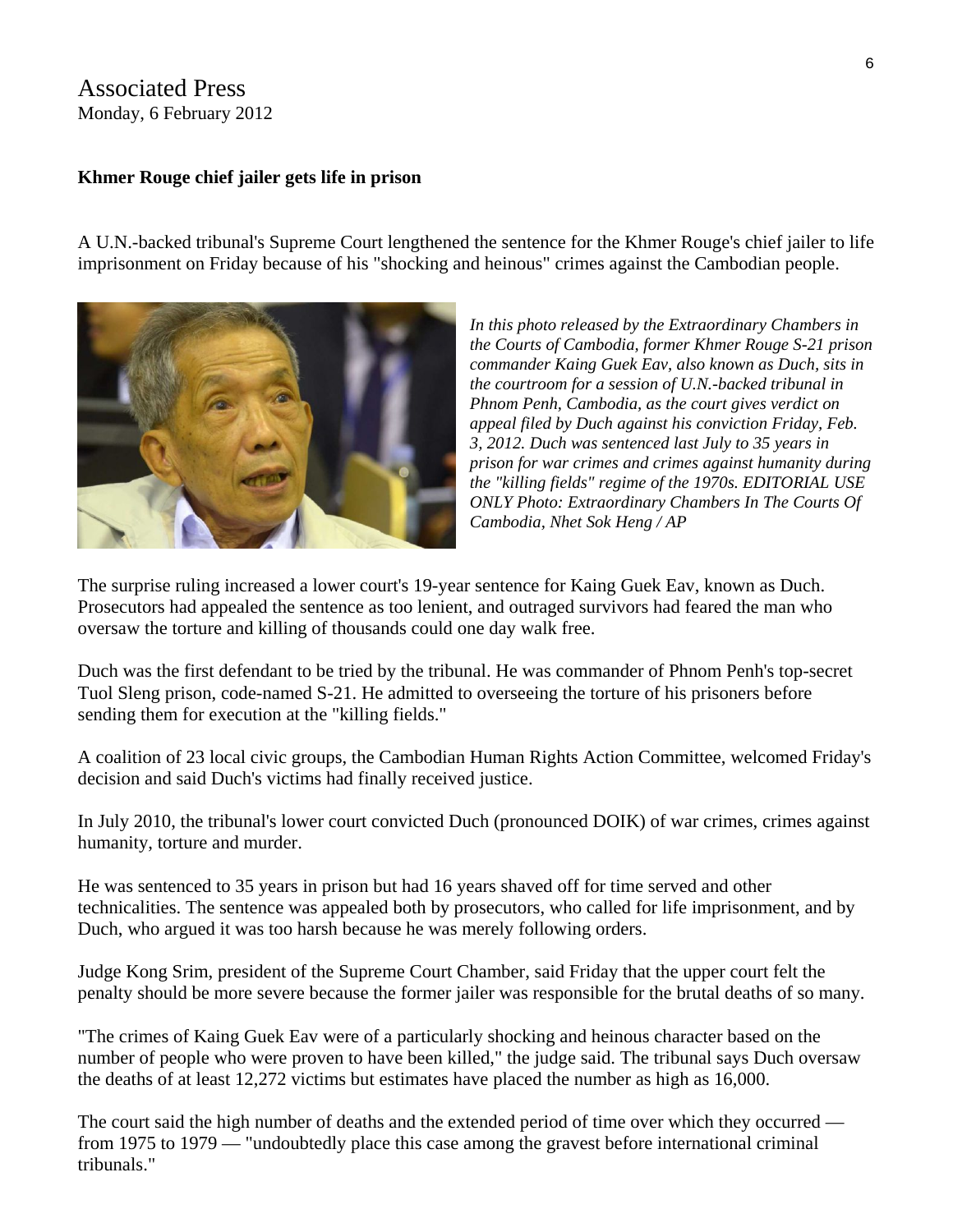Duch, 69, stood calmly without emotion as the sentence was read. He then pressed his palms together and drew them to his chest in a show of respect to the judge, before being led away by court guards. The ruling is final with no other chance for appeal.

Andrew Cayley, the British co-prosecutor, said Duch can request a pardon after serving 20 years, or about seven years from now.

Duch trained, ordered and supervised his staff to conduct "systematic torture and execution of prisoners" and showed "dedication to refining the operations of S-21, which was the factory of death," the court said in a separate statement.

Prosecutors called the ruling a long-awaited victory.

"We can say that justice has now been served after more than 30 years," Chea Leang said. "To us and to the victims, this is a great success."

The tribunal is seeking justice for an estimated 1.7 million people who died from torture, starvation, exhaustion or lack of medical care during the Khmer Rouge's rule in the 1970s.

Three senior Khmer Rouge figures are currently on trial in what is known as Case 002. Unlike Duch, who admitted his role and asked for forgiveness, the others claim no wrongdoing.

They are 85-year-old Nuon Chea, the Khmer Rouge's chief ideologist and No. 2 leader; 80-year-old Khieu Samphan, an ex-head of state; and 86-year-old Ieng Sary, the former foreign minister. They are accused of crimes against humanity, genocide, religious persecution, homicide and torture.

In its ruling Friday, the court said Duch did not deserve a lighter sentence just because he was not a senior Khmer Rouge official, and there was no rule that reserves the highest penalties for those at the "top of the chain of command."

That position reflects a key area of contention involving possible future trials. Cambodian Prime Minister Hun Sen has insisted the tribunal should end its operations after the current trial of the three senior leaders.

Human rights groups and international prosecutors, however, favor an extension of the proceedings to a third and fourth trial, where defendants would be second-level Khmer Rouge officials suspected of heinous crimes.

The matter has not yet been settled and has led to tension between the tribunal and the Cambodian government.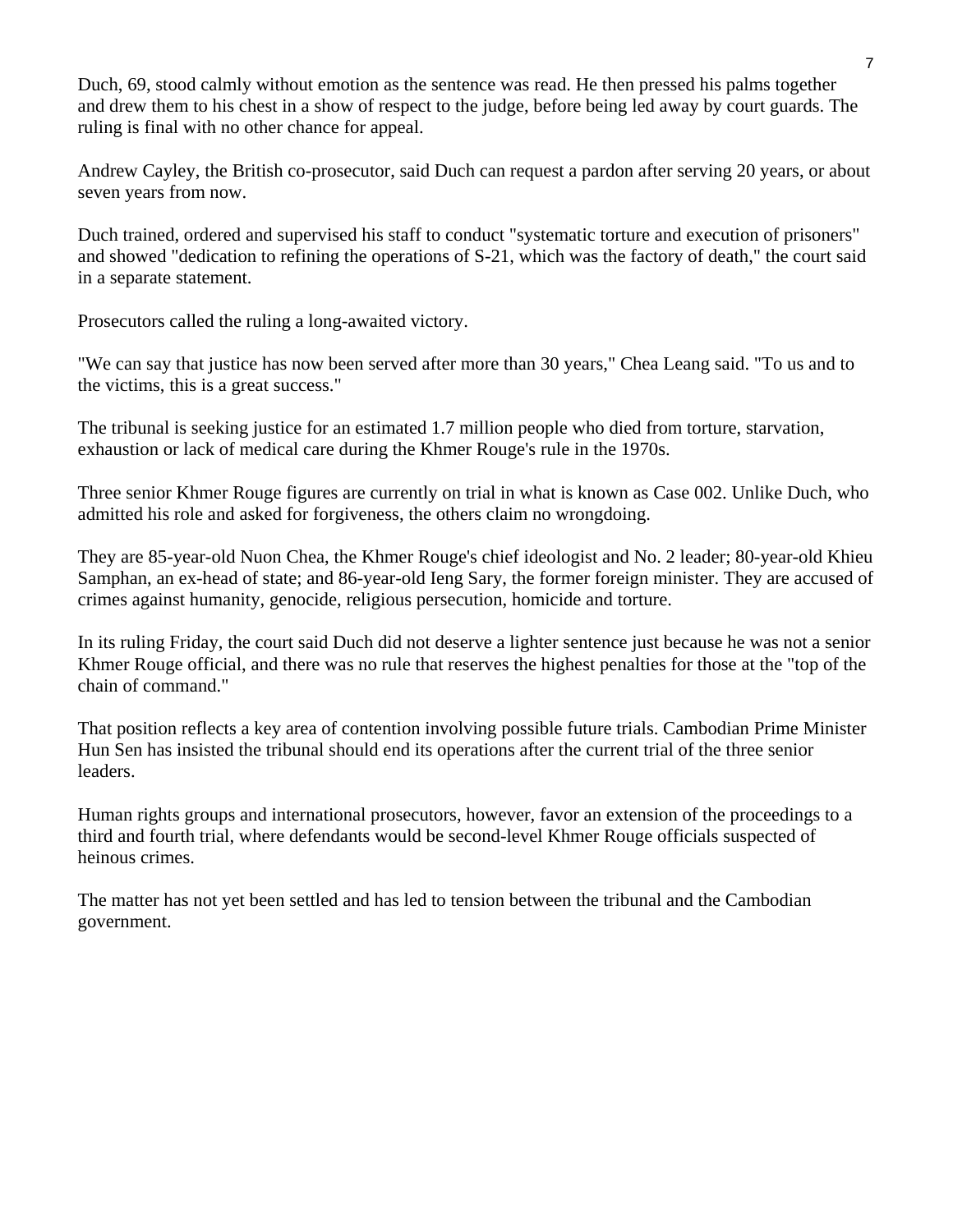### **The other 'Killing Fields' trial continues**

Defense lawyers continued to attack the Document Center of Cambodia, claiming its archival material presented to the U.N.-sanctioned genocide tribunal is biased.

Four former senior Khmer Rouge leaders remain on trial for their part in the brief but brutal Khmer Rouge government of 1970s.

The Document Center was started in 1995 as a field office for Yale University's Cambodian Genocide Program with U.S. State Department funding. In 1997 it became an independent non-government organization with funding from several countries, including the United States, Australia, Japan and Canada.

The trial of the four Khmer Rouge leaders continues after the tribunal, the Supreme Court Chamber of the Extraordinary Chambers in the Courts of Cambodia, turned down the appeal of another Khmer Rouge member, Duch.

Also known as Kaing Guek Eav, Duch is a former math teacher and Christian convert who ran the feared Tuol Sleng prison, also known as S-21, in Phnom Penh under the Khmer Rouge government.

Duch became the first high-ranking official to be sentenced by the Chamber in Cambodia's highly political genocide trials. In 2010 he was sentence to 35 years in prison, less five years for time already spent in custody, and appealed the sentence last March.

On top of turning down Duch's appeal, the Chamber increased the 69-year-old's sentence to life in prison.

The Chamber said on its Web Site that is had considered the high number of deaths for which Duch is responsible -- a minimum 12,272 lives -- along with the extended period over which the crimes were committed -- more than three years.

These facts "undoubtedly place this case among the gravest before international criminal tribunals," the Chamber said.

The fact that Duch wasn't "on the top of the command chain in the regime" doesn't mean he should get a lighter sentence.

"There is no rule that dictates reserving the highest penalty for perpetrators at the top of the chain of command," the Chamber said.

Duch's increased sentence last week was met with cheers as well as relief by victims and their families - fearful it might have been reduced.

However, many more Cambodians await the outcome of the ongoing trial four former Khmer Rouge cadres who were "top of the chain of command."

Ieng Sary, 86, was the regime's minister of foreign affairs and Nuon Chea, 85, was the Khmer Rouge's main ideologist.